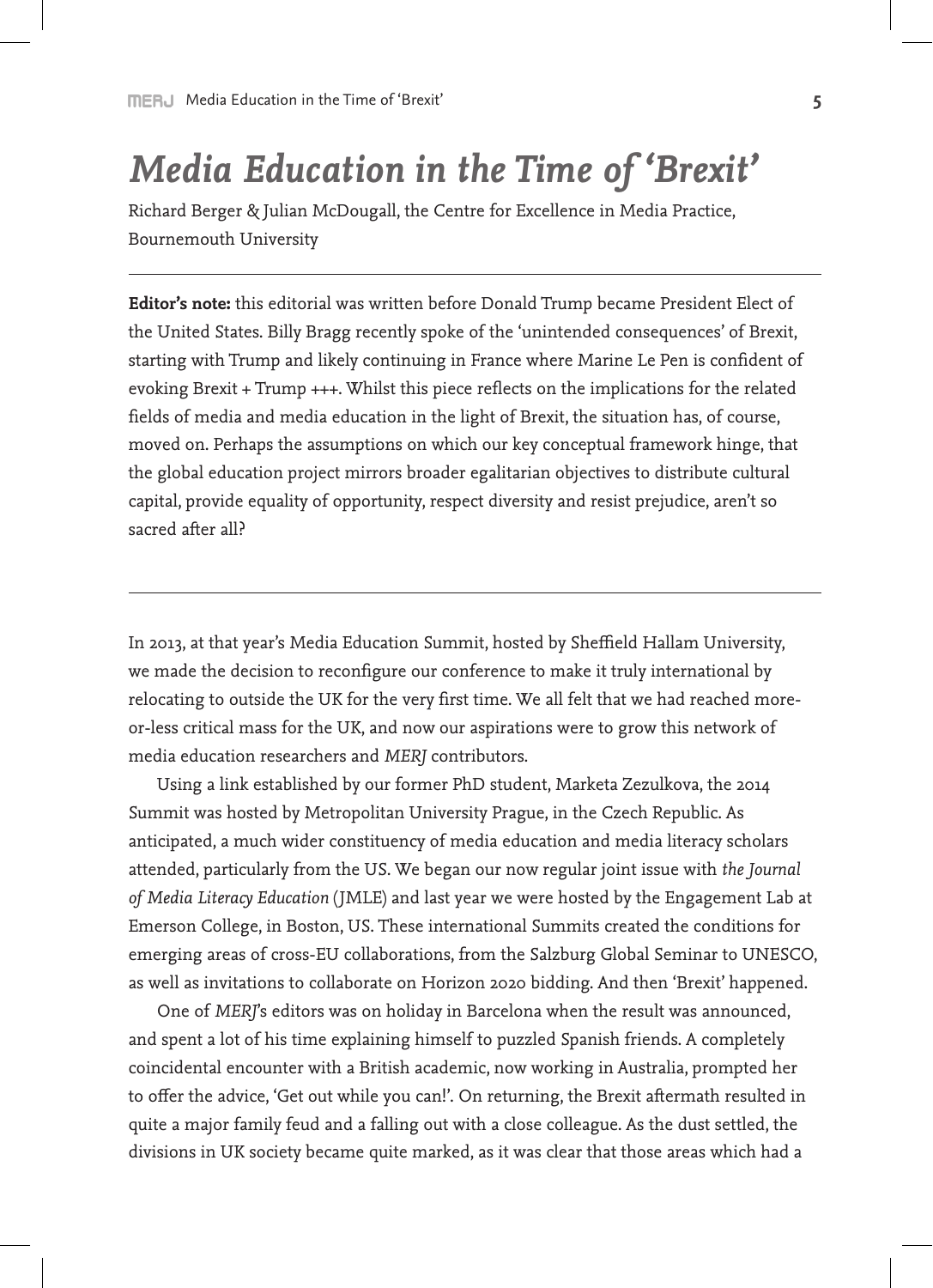high participation in Higher Education voted very differently to those parts of the country which had lower numbers going on to study at universities. Also, it seemed that the over-50s had been far more hard-line than younger members of society. Social media platforms abounded with accusations that the younger generation had had their futures stolen form them. Scotland also voted overwhelmingly to remain (62%) and consequently has a fairly convincing case for another independence referendum.

In the lead-up to the EU referendum, many UK and EU University vice-chancellors had warned of the dangers leaving Europe could have for research funding. Claims (and, in some cases, outright lies) were made by both sides, and the quality of informed debate was exceedingly poor. That said, the UK deciding to leave the European Union came as quite a shock to many in HE. As *MERJ* editorial board member, David Buckingham puts it:

'The media obviously play a central role in the political process, and one key role of journalists should be to hold politicians to account. Yet in this case, both the politicians and the media signally failed to promote a proper democratic debate. As expected, most of the right-wing newspapers were biased in favour of Brexit – a fact that was confirmed by Loughborough University's research: many of them simply rehearsed the distortions of the Brexiteers without question. And, as in the subsequent debate over the Labour Party leadership, social media provided little more than superficial opinions and loud-mouthed abuse.

The post-Brexit rhetoric at least suggested that the HE sector in the UK was overwhelmingly in favour of remaining. Since the referendum, *VICE* has reported that UK universities now have serious concerns that new post-Brexit visa controls proposed by Home Secretary Amber Rudd, would damage diversity. *Times Higher Education* and *The Guardian* have both reported that University Vice-Chancellors are drawing-up emergency contingency plans, particularly in terms of recruiting and retaining academics from outside of the UK – the latter giving the number of staff planning to leave the UK at 15%. *The Telegraph* reported that non-British nationals from the LSE were effectively being blocked from advising the government in post-Brexit negotiations and planning – leading Brexiteer, Michael Gove, had similarly dismissed the interventions of 'experts' in the run-up to the vote. Schemes such as Erasmus+ seemed overnight to have been removed from the UK's reach, while Higher Education leaders in the UK were quick to maintain a 'businessas-usual' attitude. The Minister for Universities and Science, Jo Johnson, announced that EU students would still have access to loans – but only for UK HEIs with high TEF scores, presumably – while at the same time implying that only uneducated people had voted to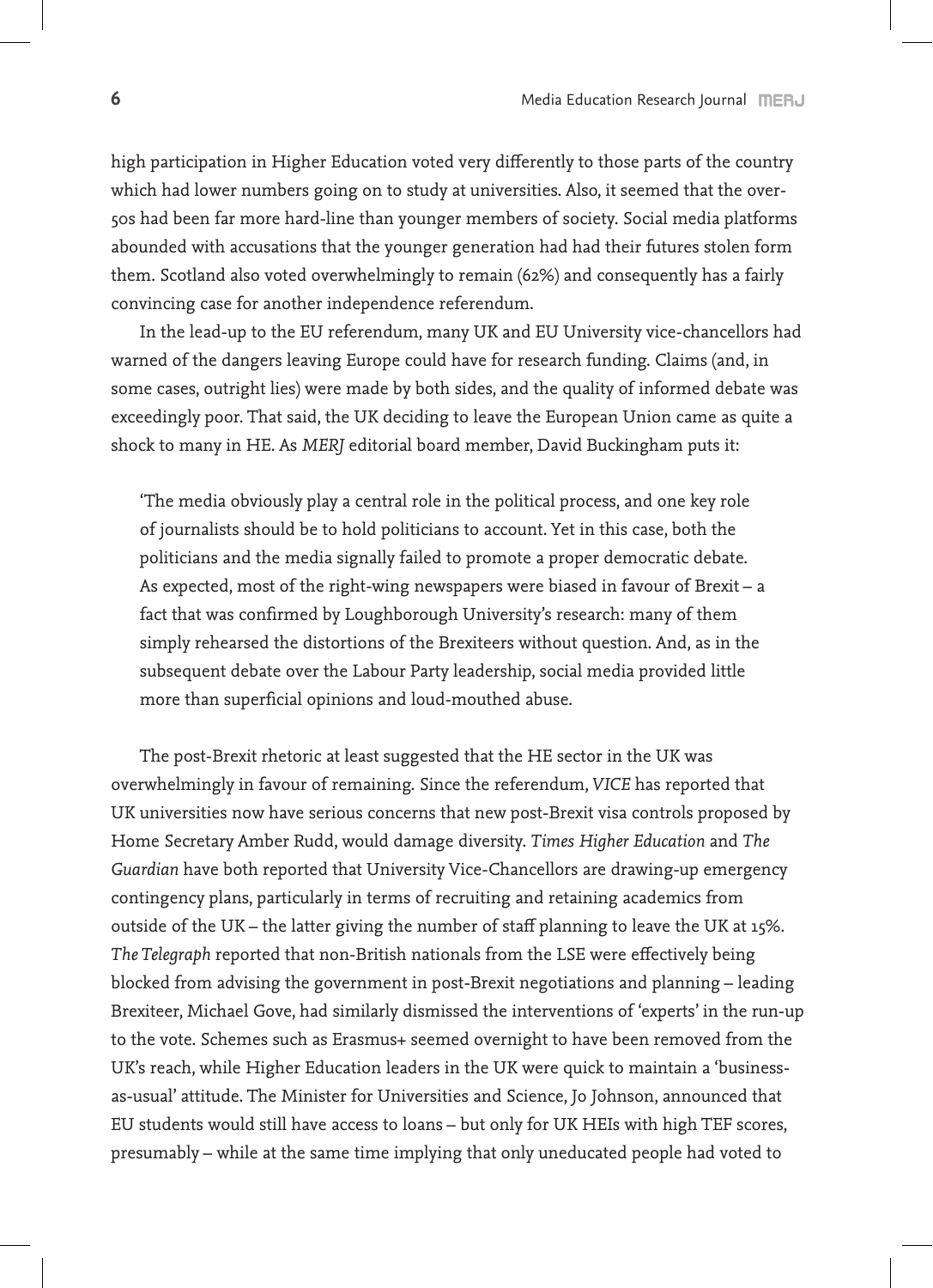leave the EU in the first place.

Media education, particularly media literacy, has been part of fairly substantial and visible debates across the EU for the last decade, at least. While UK researchers have played a significant role in these conversations, the UK government has now seemingly abandoned media literacy as a policy objective altogether. There has been very little UK funding for related research in this area, and the access, albeit fairly piecemeal, to EU funding streams could now be under serious threat. It is unlikely that the UK government will evenly re-distribute the research funding it would have paid into the EU schemes across the British Universities in the same way – the huge claim about how much extra funding the National Health Service  $(f_3$ 50m per week) would get was removed from the 'Leave' campaign's website just days after the vote.

At last year's Summit in Rome, hosted by John Cabot University, over 90 media educators and media education researchers reflected on a post-Brexit EU landscape. As in previous years, participants came from all across the Europe and the US, while the discussions in parallel sessions and over drinks, were dominated by this one issue. So, what are the challenges for us as media educators? For David Buckingham:

The vote for Brexit raises a crucial issue for media educators: that of the role of the media in developing – or indeed constraining – public knowledge. The question of whether to leave or remain in the European Union was a complex and multifaceted one, which the referendum reduced to a simple yes/no answer. Even so, one thing the debate surely needed was an informed discussion based on evidence and reasoned argument… We need people to be critical of the media, but we also need them to engage with the need for media reform, and to demand change.

The generation (most) media educators want to reach are growing up with a proliferation of terrorist attacks on EU nations, the refugee crisis (and the confused European response to it) and commonplace xenophobia towards Islam, hostility to migrants, the increase in hate discourse across social media and the horrible alliance of 'year zero' presidential candidate Trump and 'post-truth' Brexit architect Nigel Farage.

Meanwhile, the UNESCO Global Alliance for Media and Information Literacy recently convened in Latvia and responses from delegates, EU and European Commission representatives and the UNESCO rapporteur to these developments centred on the (laudable) view that media education could be used as a safeguard against hate discourse. But it is currently quite hard to see how UNESCO statements about the importance of addressing hate speech translate meaningfully for those members of society who are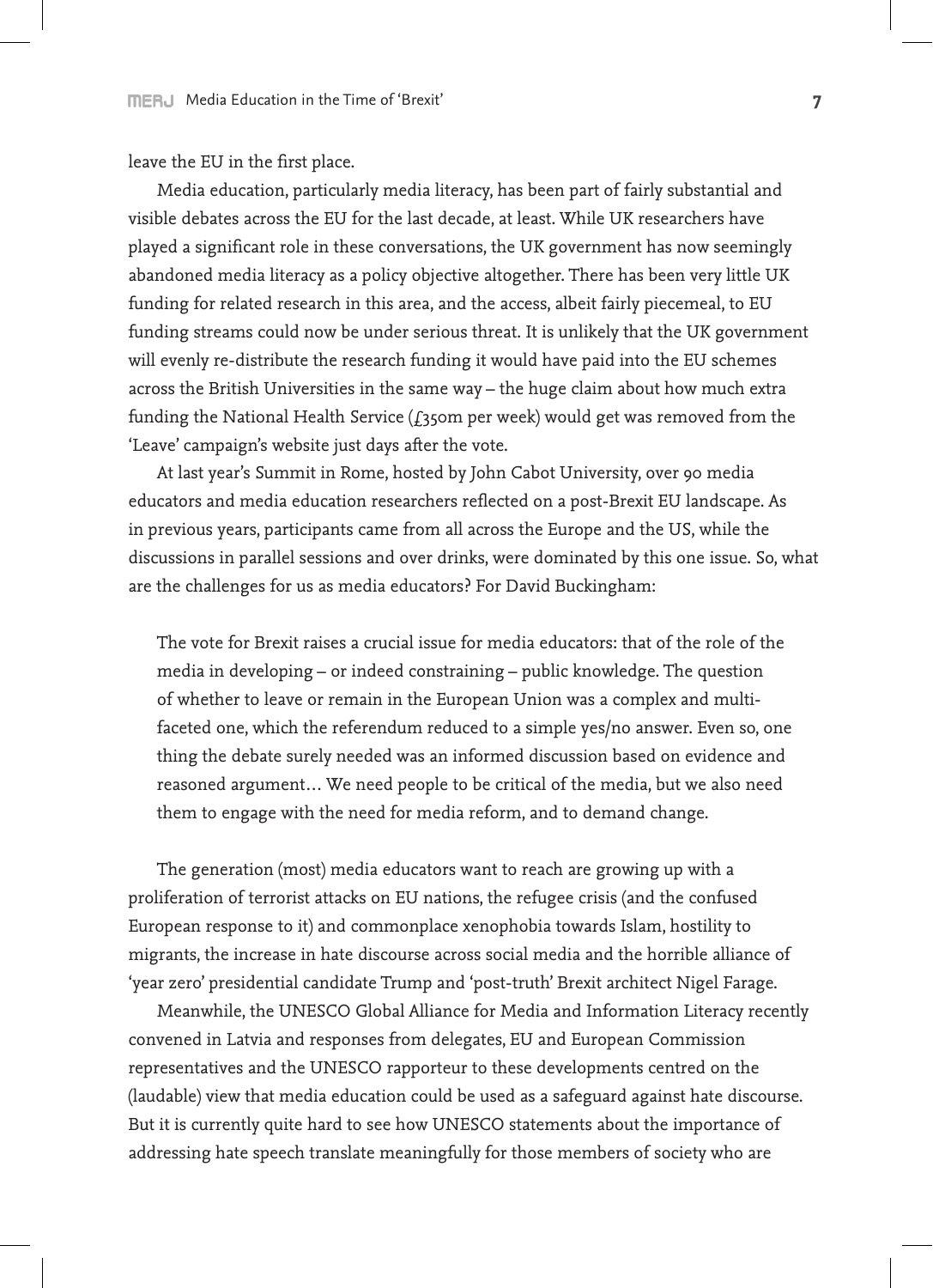'information resistant' (UNESCO's term) and/or reluctant to engage in public debate – those in the margins, but happily so.

The proposition from some panelists that media education could / should have prevented Brexit was, to a UK delegate, hard to swallow when we know that younger people, immersed in social media and largely oblivious to the 'old school' press rhetoric of fear and loathing largely either voted to remain or were excluded from the referendum by age.

Taking the EU vote into consideration with a US election campaign unlike any other, it seems that the issue is compounded by a jaded 'they don't work for me' disillusionment with the political machine – which is far more complex that just general voter apathy. Donald Trump's popularity does in part result from the fact he is not viewed as career politician, as significant elements of the US electorate outright rejects the dynastic entitlements of the Bush/Clinton eras. In truth, Trump has flirted with running for president since at least 1998. Similarly, Nigel Farage is seen in much the same light, despite having been a member of the European Parliament since 1999. All over the EU, 'antipolitics' politicians are gaining traction at both local and national levels. The UK's EU vote has been a fillip to far-right political parties and organisations throughout Europe, from Marine Le Pen's National Front in France, to the AFD's recent election victories against Angel Merkel in Germany.

Meanwhile, refugee camps across the continent proliferate, as people seek shelter from the conflict in Syria, which all adds fuel to some quite poisonous rhetoric. According to the EU's own criminal intelligence agency, as many as 10,000 unaccompanied refugee children are unaccounted for, and those lucky ones which made it to Sweden last year told horrific stories of abuse and exploitation. While we are careful to avoid the claims made by some technological evangelists about the civic capabilities of social media, it is clear that media education researchers have a role to play; today's EU youth are the most connected and networked in history but the least likely to be civically engaged. Additionally the Brexit vote perhaps demonstrates that media education and some broader geo-civics for the over-50s is also what we now perhaps now need. There is still work do to, and our networks of association, allied to *MERJ* and the Media Education Summit are now more vital than ever.

To that end, and as an antidote to our 'Brexit-shock', this issue of MERJ is once again eclectic and international. We publish research from India putting media education to work to engage primary students with unexamined beliefs about their religious identities in association with the distinct 'other'. Two articles, from Portugal and the UK respectively, deal with the news industry and news literacy, journalism education and storytellers telling stories of lived experience. From the United States, we share a high school ethnography of